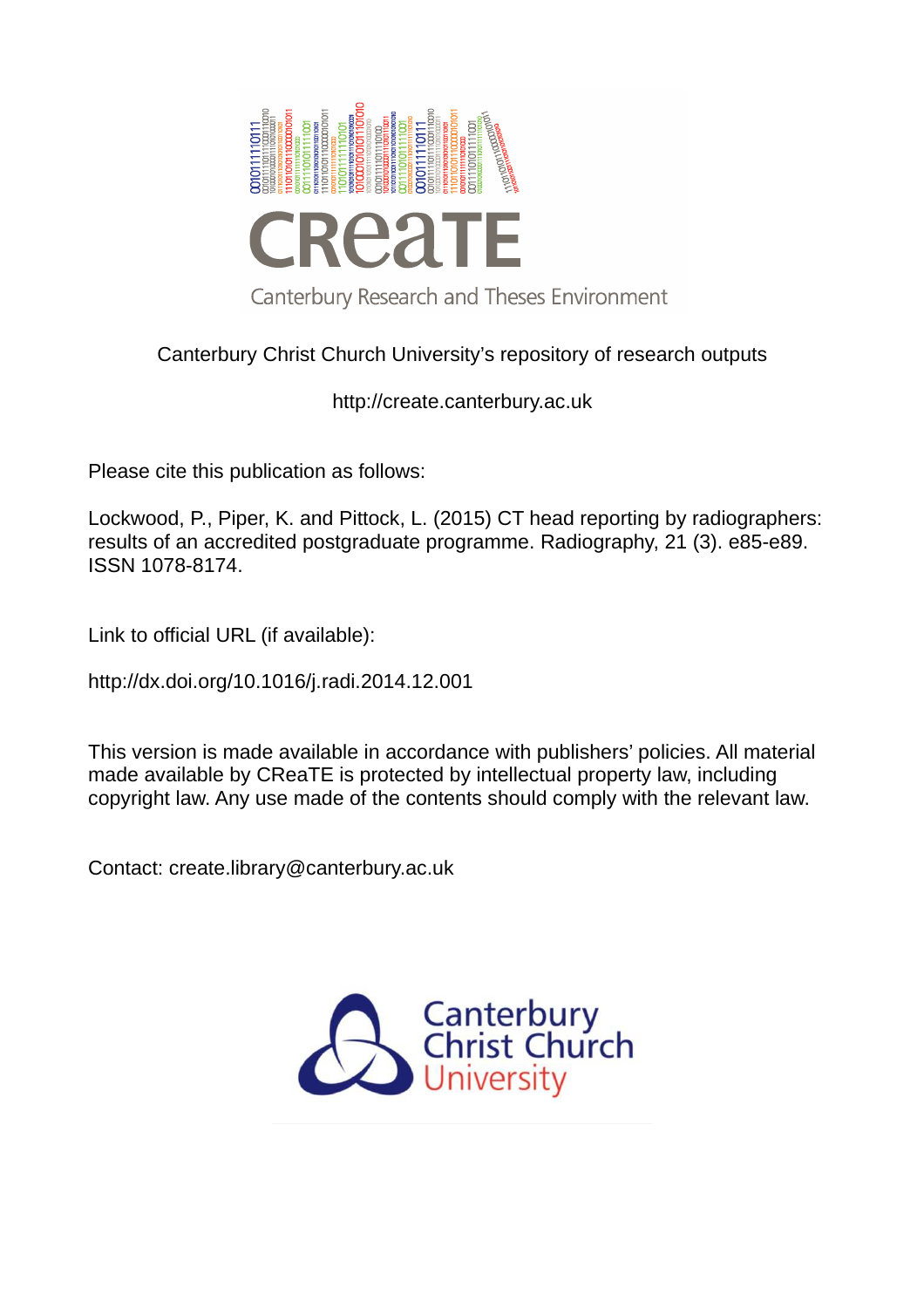# AFROC analysis of reporting radiographer's performance in CT head interpretation

P. Lockwood<sup>a</sup>, K. Piper<sup>b</sup>

*Allied Health Department, Canterbury Christ Church University, Medway Campus, Rowan Williams Building, 30 Pembroke Court, Chatham Maritime, Kent, ME4 4UF, UK* 

**Keywords:** *Reporting Radiographer, Consultant Radiologist, Computed Tomography, Image Interpretation, Diagnostic Accuracy.*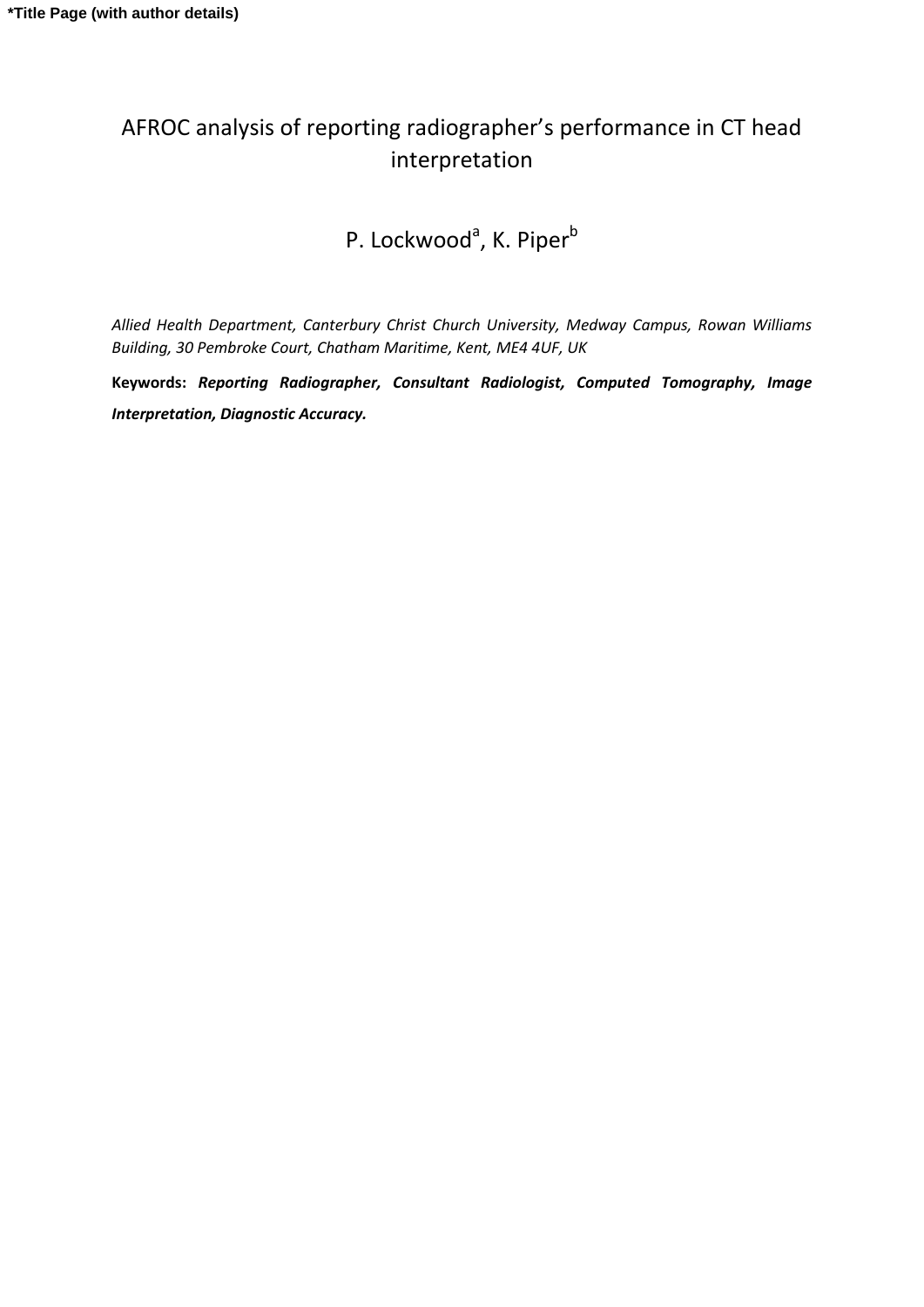#### Abstract

*Aim:* A preliminary small scale study to assess the diagnostic performance of a limited group of reporting radiographers and consultant radiologists in clinical practice undertaking computer tomography (CT) head interpretation.

*Method:* A multiple reader multiple case (MRMC) alternative free response receiver operating characteristic (AFROC) methodology was applied for this study. Utilising an image bank of 30 CT head examinations, with a 1:1 ratio of normal to abnormal cases. A reference standard was established by double reporting the original reports using two additional independent consultant radiologists with arbitration of discordance by the researcher. Twelve observers from six southern National Health Service (NHS) trusts were invited to participate. The results were compared for accuracy, agreement, sensitivity, specificity. Data analysis used AFROC and area under the curve (AUC) with standard error against the ground truth.

*Results:* The reporting radiographers results demonstrated a mean sensitivity rate of 88.7% (95% CI 82.3 to 95.1%), specificity 95.6% (96% CI 90.1 to 100%) and accuracy of 92.2% (95% CI 89.3 to 95%). The consultant radiologists mean sensitivity rate was 83.35% (95% CI 80 to 86.7%), specificity 90% (95% CI 86.7 to 93.3%) and accuracy of 86.65% (95% CI 83.3 to 90%). Observer performance between the two groups was compared with AFROC, AUC, and standard error analysis (p=0.94, SE 0.202).

*Conclusion:* The findings of this research indicate that within a limited study, a small group of reporting radiographers demonstrated high levels of diagnostic accuracy in the interpretation of CT head examinations that was equivalent to a small selection of consultant radiologists.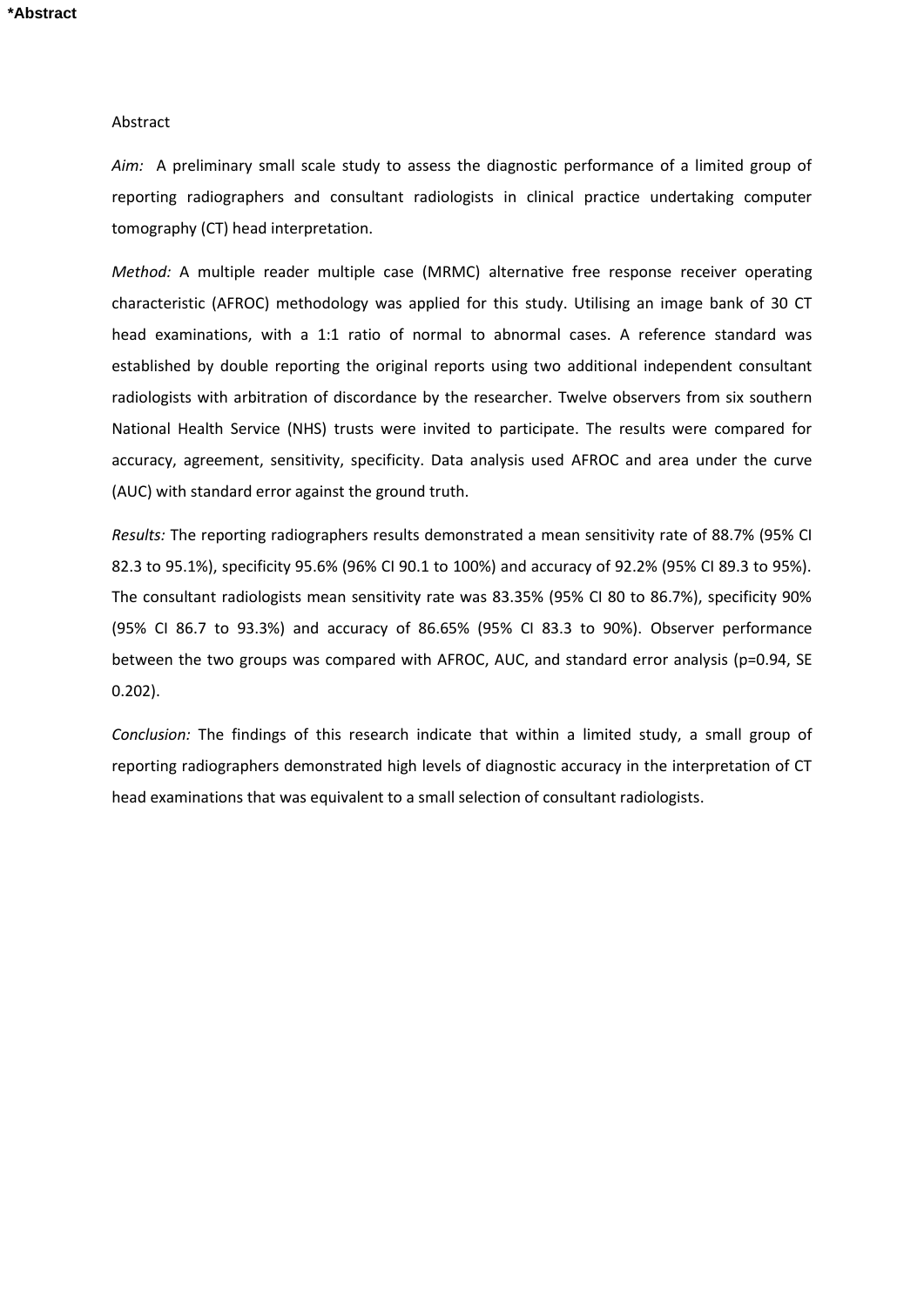## **Highlights**

- We assessed reporting radiographers and consultant radiologists in a clinical setting.
- This was a small scale retrospective multi-reader multi-case multi-site study.
- AFROC used lesion-based decisions rather than case-based decisions.
- Within a limited study the observer performance was high in CT head interpretation.
- Parallels were drawn with published results from other CT head interpretation studies.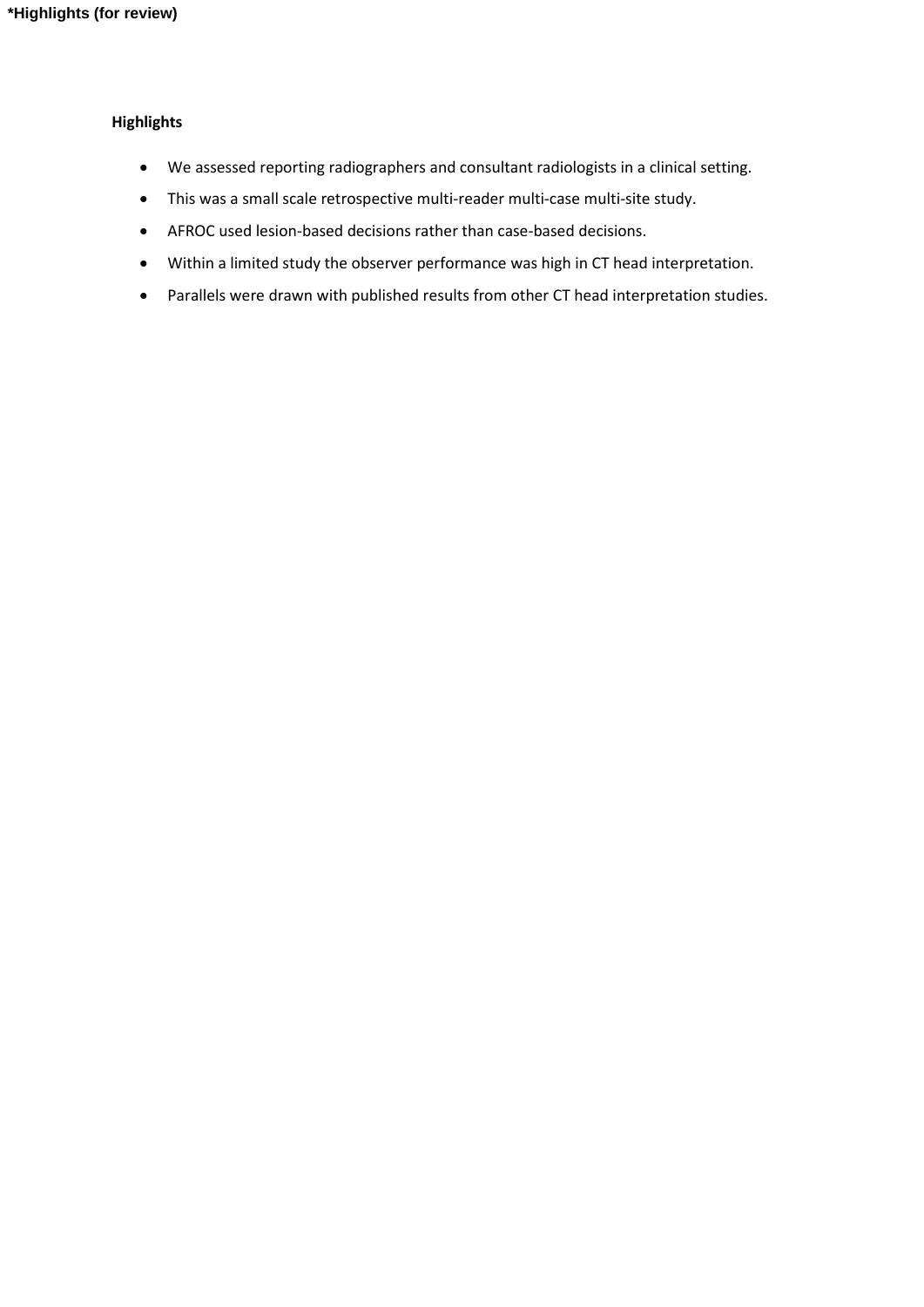### **Introduction**

The number of head injured patients attending district general hospitals has been estimated by the United Kingdom (UK) Acquired Brain Injury Forum<sup>1</sup> during 2011-2012 to be around 353,059 UK patients. These figures estimate around 558 per 100,000 of the population experience head injuries each year. This represents a 33.5% increase in the last ten years (10,000-20,000 per year in the UK) of admissions for severe traumatic brain injuries.

Both the National Healthcare Service (NHS) and the Department of Health (DoH)<sup>2, 3, 4, 5, 6</sup> have a strong ethos of developing and improving patient outcomes and service delivery. With the NHS currently undertaking the 'Nicholson Challenge' (2006-2015)<sup>7</sup> to generate extra productivity and service quality improvement, set by Sir David Nicholson. Within radiology additional NHS drivers for change include pressures from DoH targets of the acute 4 hour waiting time<sup>8</sup>, cancer 'referral to treatment' 18 week target waits<sup>6</sup>, and the National Diagnostics Imaging Board<sup>9</sup> policies on reporting targets. Specifically within computed tomography (CT) as a modality, National Institute for Health and Clinical Excellence (NICE) guidelines $^{10,11}$  of reporting turnaround timeframes for stroke and head injury examinations have changed historic working practices with the need for urgent 30 minute to 1 hour verbal and written CT head reports. This coupled with an increase in the amount of CT examinations that have increased by 33.5% a year since 2008 $^{12}$  have emphasised the need to reevaluate how the service delivery can accommodate future pressure.

Barriers to improving current working practices include staff shortages to implement new guidelines, and the current dilemma of implementing a full 7 day service delivery with restricted service capacity. Within diagnostic imaging, the Royal College of Radiologists (RCR) Clinical Radiology Workforce Report<sup>12</sup> recommended a level of 47 consultant radiologists per million of the population for the UK. The reported RCR<sup>12</sup> level for the south of England was 30 per million, the lowest of all regional variations. With a deficit of 210 unfilled NHS consultant radiologist posts in the UK, the RCR<sup>12</sup> report advised that the current consultant radiologist workforce does not meet the required needs of the radiology service demand. The report indicated 85% of UK radiology departments reporting workload was not being adequately completed by the consultant radiologist workforce. The RCR<sup>12</sup> estimated the shortfall in reporting to be 47% of all examinations were left unreported in 2011, whilst recommending the best approach to tackle the deficit has been the adoption of reporting radiographers.

In identifying potential ways to reduce reporting delays and increase service provision, a skills mix of reporting has been promoted and endorsed jointly by the RCR and the Society and College of Radiographers (SCoR)<sup>13, 14, 15</sup>. Examples of such an approach have been demonstrated in surveys by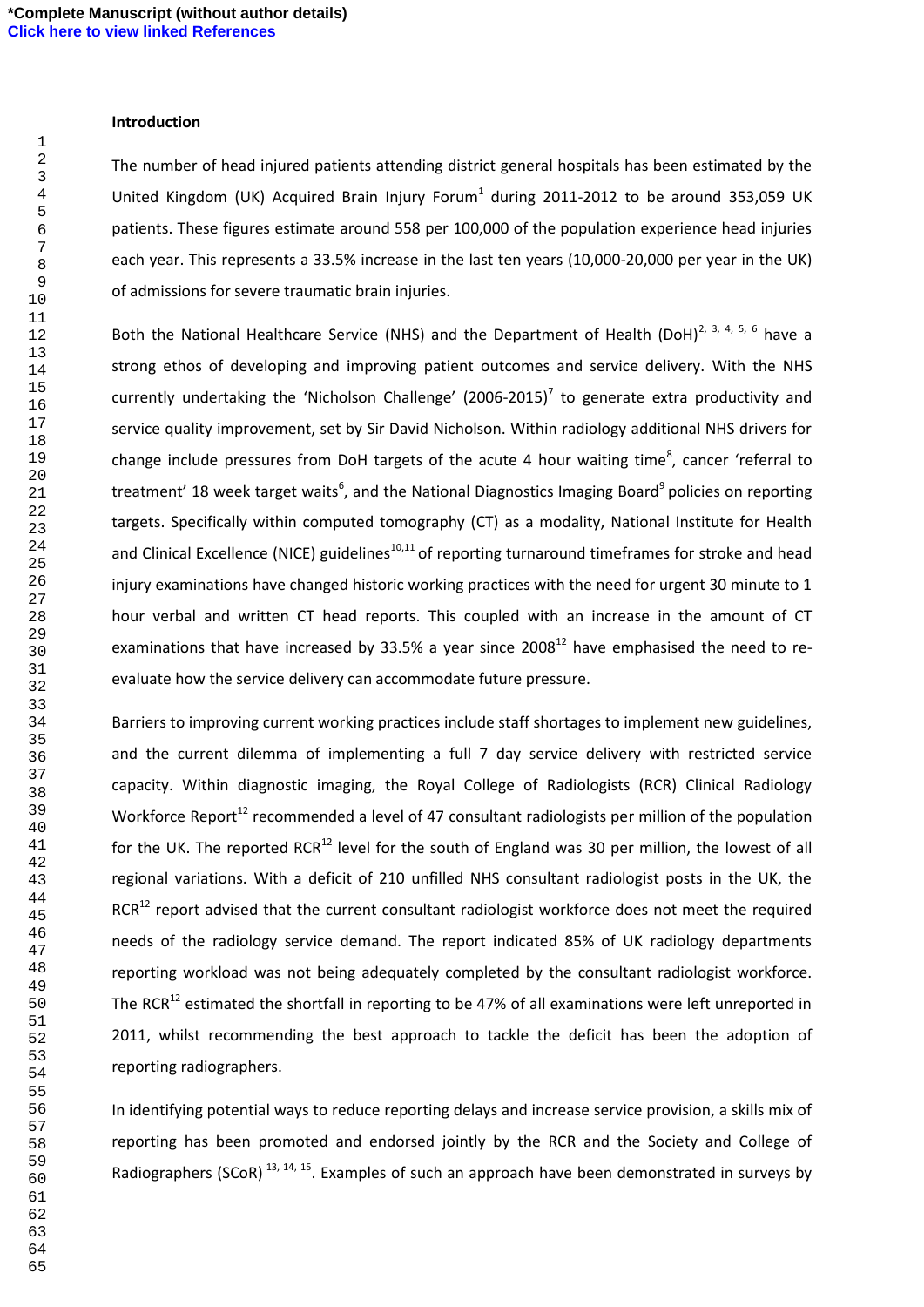the SCoR<sup>16, 17</sup> which showed at least 17 NHS trusts in the UK had adopted and supported role extension of reporting radiographers to supplement their service provision by  $2012^{16}$ . This has helped to improve service delivery of reporting traumatic injuries and assisted in the early detection of pathological conditions and cancers<sup>2, 4, 5</sup>.

### **Aims and Objectives**

The study hypothesis predicted reporting radiographers would have a diagnostic accuracy comparable or equal to consultant radiologists in CT head interpretation in a clinical setting. To answer the hypothesis, the research study set inter and intra-participant objectives within the study: Identifying statistical interpretation results for variation or equivalence rates between two groups of participants (consultant radiologists and reporting radiographers) undertaking the same image bank analysis.

## **Methodology**

The design followed a multiple reader multiple case (MRMC) retrospective study of CT head interpretation by reporting radiographers (*n*=6/6) and consultant radiologists (*n*=2/6) at 6 NHS hospitals within the southern region of the UK.

Chang<sup>18</sup> suggests that any experimental study which evaluates the efficiency of reporting standards by Bayesian analysis must use an explicitly defined reference standard. The study adopted a retrospective method using patient cases with known true disease status from a collection of 125 cases previously obtained by the University for teaching and research. This had been additionally double reported by two independent consultant radiologists. Brealey<sup>19</sup> and Robinson<sup>20</sup> advise that employing a triple approach to obtaining a retrospective reference standard enforces validity of the reference standard.

Brealey<sup>19</sup> discusses issues of internal validity of research as the amount and range of presenting conditions used in the control group (image case bank) in diagnostic performance studies. The CT head examinations reflected a suitable range of subtle and textbook examples to determine high levels of accuracy to remove internal validity concerns. Displaying a fair representation of pathologies as recommended by Robinson et al<sup>20</sup> and Brealey<sup>19</sup>, and similar to methods used in studies by Briggs et al<sup>21</sup>, McCarron et al<sup>22</sup>, Erly et al<sup>23</sup>, Strub et al<sup>24</sup>, and Gallagher et al<sup>25</sup>. Concerning the relative frequency of cases with and without disease in the study sample, Brealey<sup>19</sup>; Metz<sup>26</sup>; Brealey and Scally<sup>27</sup>; Thompson et al<sup>28</sup>; and Piper, Paterson and Ryan<sup>29</sup> endorsed a balanced approach to the ratio of normal to abnormal conditions (1:1).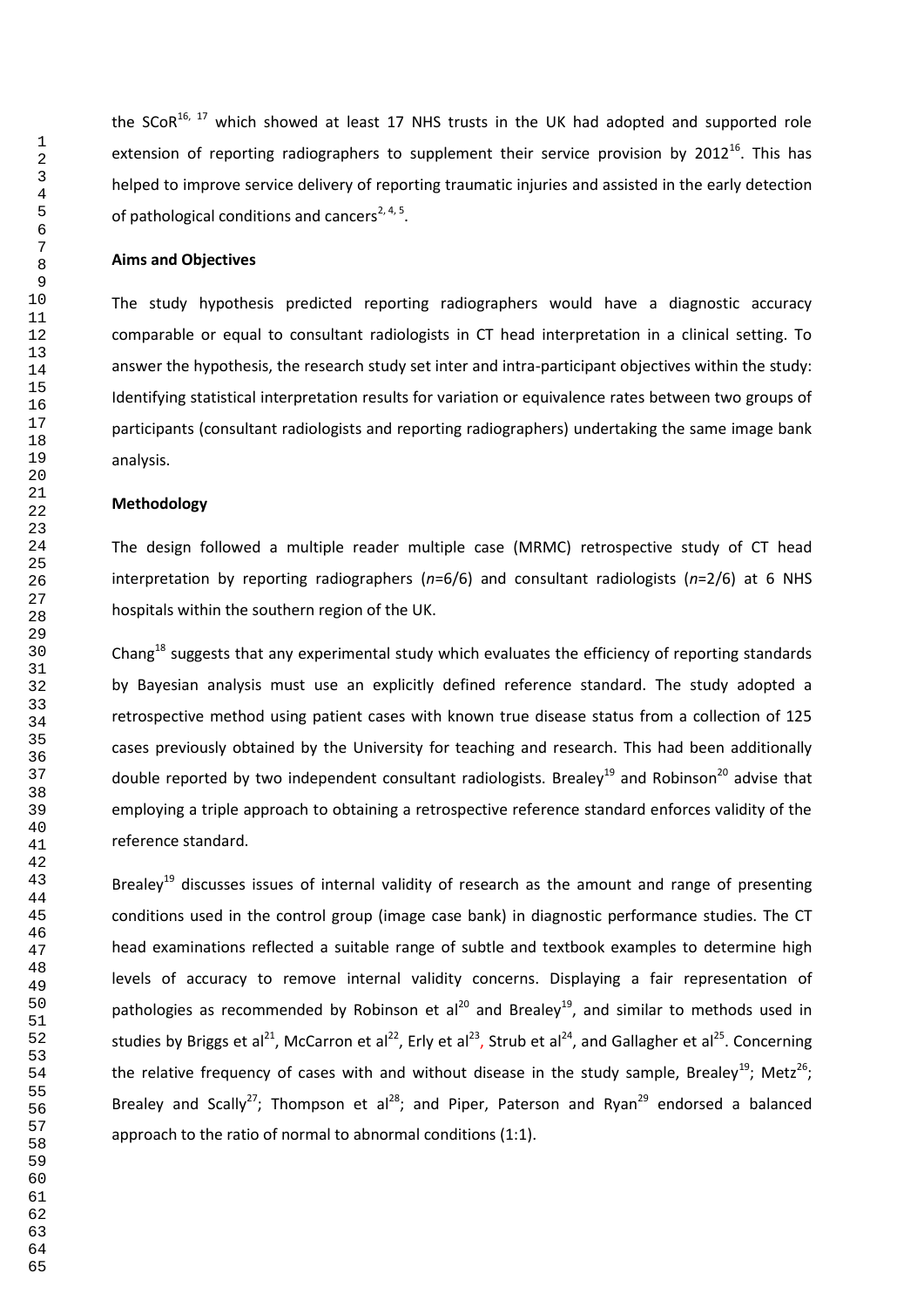The test bank was reviewed within the participant's clinical departments under ambient lighting settings for radiological reporting environments. The images were displayed on a Toshiba Windows Notebook Laptop with a Liquid Crystal Display (LCD) monitor with resolution of 1280x1024. The laptop had been calibrated to the Digital Imaging and Communications in Medicine (DICOM) part 14 Greyscale Standard Display Function (GSDF) with the VeriLUM software programme<sup>30</sup>. Quality checks were performed on the Laptop LCD monitor prior to each test with a standard diagnostic imaging Society of Motion Picture and Television Engineers (SMPTE) reference pattern for spatial uniformity of luminance and temporal luminance stability as recommended by the RCR. An independent PACS system of iQ-View software programme<sup>32</sup> was used to display the cases in a sequential order.

The recruitment criteria of participants required completion of SCoR accredited training and qualification in CT Head reporting, with completion of a period of post training experience of independent reporting within an NHS hospital trust. Obuchowski<sup>33</sup> proposes designs of an MRMC Phase 1 pilot study only requires a small selection of 10-50 cases, of which we choose 30 cases from the bank of 125 cases to be double reported. Obuchowski<sup>33, 34</sup> also suggests in MRMC studies of difficult cases in terms of disease prevalence and appearances should include between 5-10 observers to compare groups of observer's performance.

Six reporting radiographers were invited to participate (*n*=6/6 completed the study), and six consultant radiologists were invited to participate in the study (*n*=2/6 completed the study). Each participant was provided with a copy of instructions detailing the patient history, presenting symptoms, age, gender and referral source, for each case. The participants received these instructions in person by the researcher and were collected after each participant session for compiling of the raw data.

The study required participants to record their findings as either normal or abnormal. If the case was normal they marked the case 0, and moved on to the next case. If the participant deemed the case to be abnormal, they recorded a score of 1-4 (very low to very high confidence of an abnormality) and recorded the name of the pathological condition seen, the anatomical location of the condition/disease and their confidence score of the interpreted pathology. The confidence classification score and free response text allowed the results to be analysed by true positive (TP), true negative (TN), false positive (FP), and false negative (FN). Allowing calculations of accuracy, agreement, sensitivity and specificity using a method adopted by Piper, Ryan and Paterson<sup>29</sup> and Piper, Buscall and Thomas<sup>35</sup>. When considering the accuracy of interpreting radiographic examinations, Obuchowski<sup>34</sup> suggests high accuracy to be 90% (specificity / sensitivity 80%).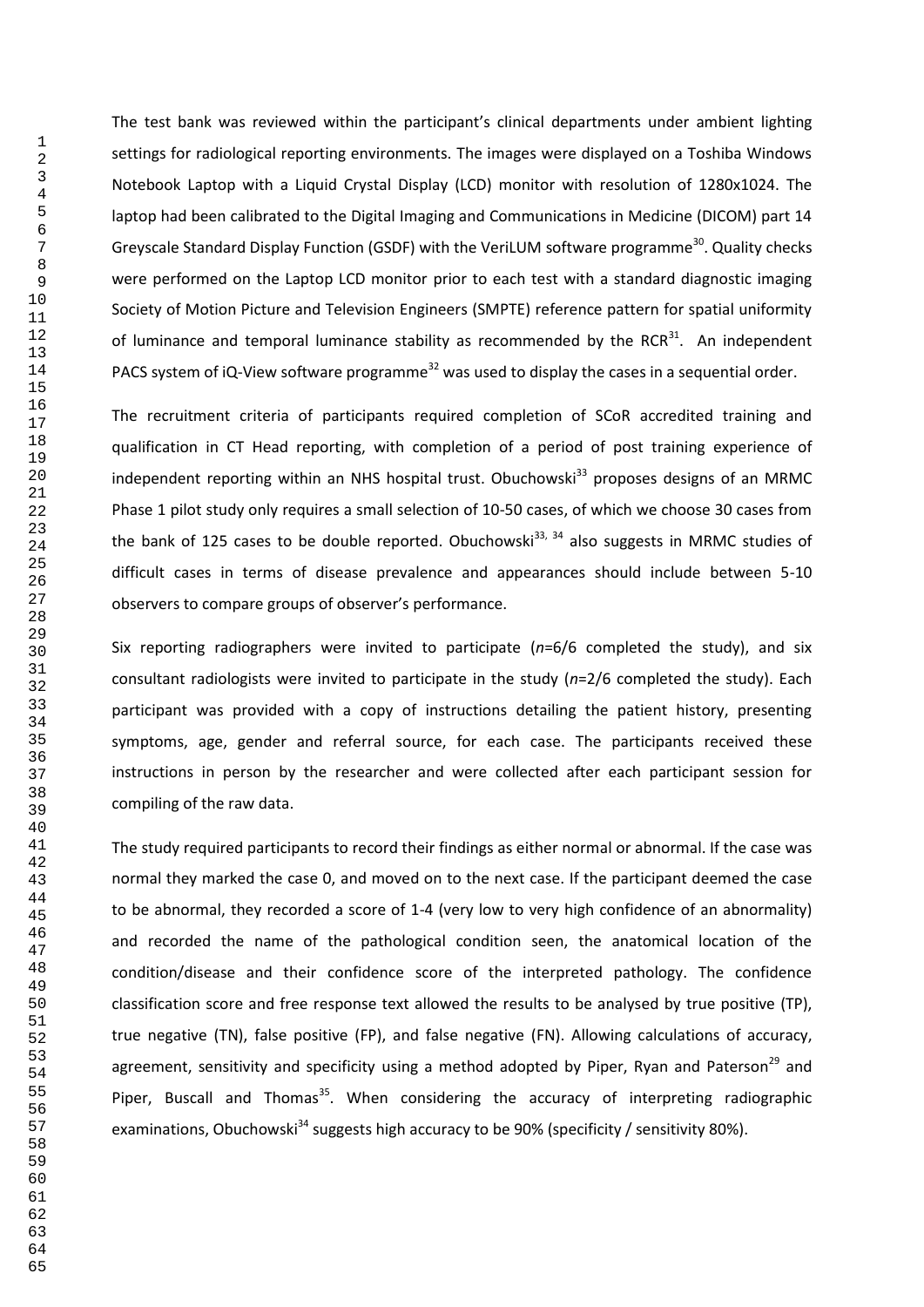Statistical evaluation employed alternative free response receiver operating characteristic (AFROC) curve analysis and area under the curve (AUC) comparison to measure performance. In MRMC studies the use of the AFROC method is ideal when the amount of abnormalities and locations are required to be identified, and ranked each against values according to the confidence levels. Particular attention to the location of the lesion identified to within an acceptance radius (proximity criterion emanating for the centre of the suspected lesion-location (LL) Thompson et al  $^{36}$ ) allowed the researcher to class the participant's responses as LL (true location of abnormality =TP) or nonlesion (NL) location (wrong location of abnormality = FP or FN).

Chakraborty<sup>39</sup> cautions that the conventional receiver operating characteristic (ROC) paradigm does not distinguish statistical differences for incorrect location (FP), if multiple lesions are present the ROC would classify a TP result even if all the abnormalities were not identified or anatomical location described correctly. Significant clinical implications which may impact on treatment cannot be accounted for in this scenario. Chakraborty<sup>39</sup> advocates AFROC curves over conventional ROC curves, as they provide an increased power due to lesion localization.

Jackknife free-response ROC (AJFROC) calculations were considered for the data analysis but were rejected on the grounds that the output and statistical tests assume paired analysis of two modalities not readers. The use of single modalities violates the assumption of the calculations. Additionally a test run produced a zero score for the incorrect localisation fraction (ILF), thus it had in this instance no power advantage over AFROC analysis.

Conventional ROC plotting generates a curve using the axis of true positive fraction (TPF) in this case sensitivity, versus false positive fraction (FPF) which is calculated as 1-specificty (Thompson et al<sup>36</sup>). AFROC plotting uses a mixture of conventional ROC methodology and free response ROC (FROC) calculations. FROC is a variant of ROC which was designed to reduce the ROC limitations of a binary yes/no answer and instead determine scoring of multiple lesions per case with unlimited location identification (Thompson et al<sup>36</sup>). FROC calculations replace the FPF with non-lesion fractions (NLF) on the x-axis, and number of lesions (lesion location fraction (LLF) on the y-axis. AFROC is a combination of both paradigms and uses LLF on the y-axis (the same as FROC) and FPF on the x-axis (the same as conventional ROC calculations) Thompson et  $al^{36}$ .

The study was approved by the university research ethics and governance committee and conformed to Section 33 of the UK Data Protection<sup>38</sup>. All the cases had been obtained from a preexisting DICOM digital teaching library (DTL). The radiology source data (identifying narrative elements including staff names, hospital name, and identifying patient data) had been manually removed to anonymise the images. This practice follows Cosson and Willis<sup>39</sup> guidance from the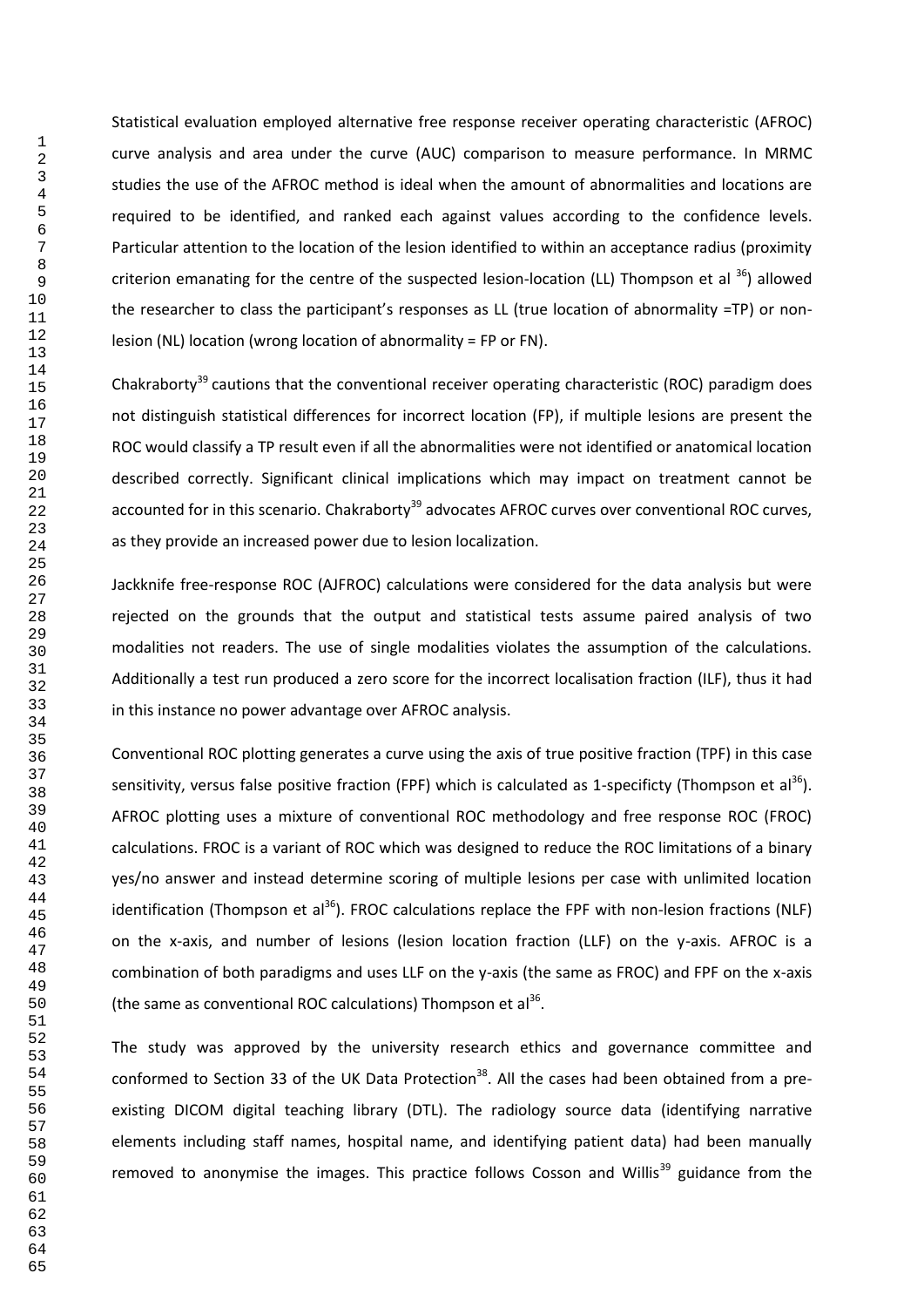National Information Governance Board for Health and Social Care, and the General Medicine Council<sup>40</sup>.

## **Results**

The results for the reporting radiographers (*n*=6, Ranked RR1-RR6) from six NHS hospitals judged against the reference standard are shown in Table 1. The conjectured accuracy predictor by Obuchowski<sup>37</sup> for intra-observer variability listed high accuracy to be 90% (specificity / sensitivity 80%). For the reporting radiographers, 4 out 6 scored higher than 90% in accuracy (the lowest score was 88.3%, mean 92.2% ), for sensitivity 5 out of 6 scored over 80% (lowest score 78%, mean 88.7%), and for specificity all scored over 80% (lowest score 86.7%, mean 95.6%). Comparison of the AUC was calculated using MedCalc<sup>41</sup> to obtain individual AFROC plotting (Graph 1 and 2, and Table 2), and a mean AUC value of 0.903 (95% CI 0.835 to 0.948). MedCalc<sup>41</sup> calculations to produce the AUC used methodology by Metz<sup>42</sup>, Griner et al<sup>43</sup> and Zweig and Campbell<sup>44</sup> which advised would give increased power and sensitivity to the results from this method than from using traditional t-test comparison calculations.

Further calculations using MedCalc<sup>41</sup> which applied DeLong, DeLong and Clarke-Pearson<sup>45</sup>, Hanley and Haijian-Tilaki<sup>46</sup> and Hanley and McNeil<sup>47, 48</sup> sampling comparison methodology produced a reporting radiographer mean standard error (SE) analysis of 0.020033.

The results for the consultant radiologists (*n*=2, Ranked CR1-CR2) judged against the reference standard are shown in Table 3 and 4. The consultant radiologists for sensitivity scored 80% and 86.7% respectively, for specificity all scored over 80% (86.7%, and 93.3%), accuracy was judged to be 83.3% and 90%. Comparison of the AUC was calculated using MedCalc to obtain individual AFROC plotting (Graphs 3 and 4, and Table 3 and 4), and a mean AUC value of 0.888 (95% CI 0.817 to 0.936) and a SE of 0.026. A test of the comparison between the RR and CR AUC and SE, resulted in p=0.9408 and SE 0.202, inferring that the AUC was not statistically different between the cohorts.

### **Discussion**

A common issue with conventional ROC scoring of participants raw data is the potential for degenerative data. Metz<sup>26</sup> discussed controversies of converting raw data into ROC curve plotting; where the data scale is too discrete and implies it contains degenerate data to produce inappropriate ROC curve shapes and AUC calculations. In response to these practical issues Metz<sup>26</sup> advised to use AFROC plotting to obtain AUC scores for valid statistical significance in MRMC studies of reader variation. This decision process requires the participant's results to be scored against the amount of lesions and locations present in the images banks. In this study the participant's case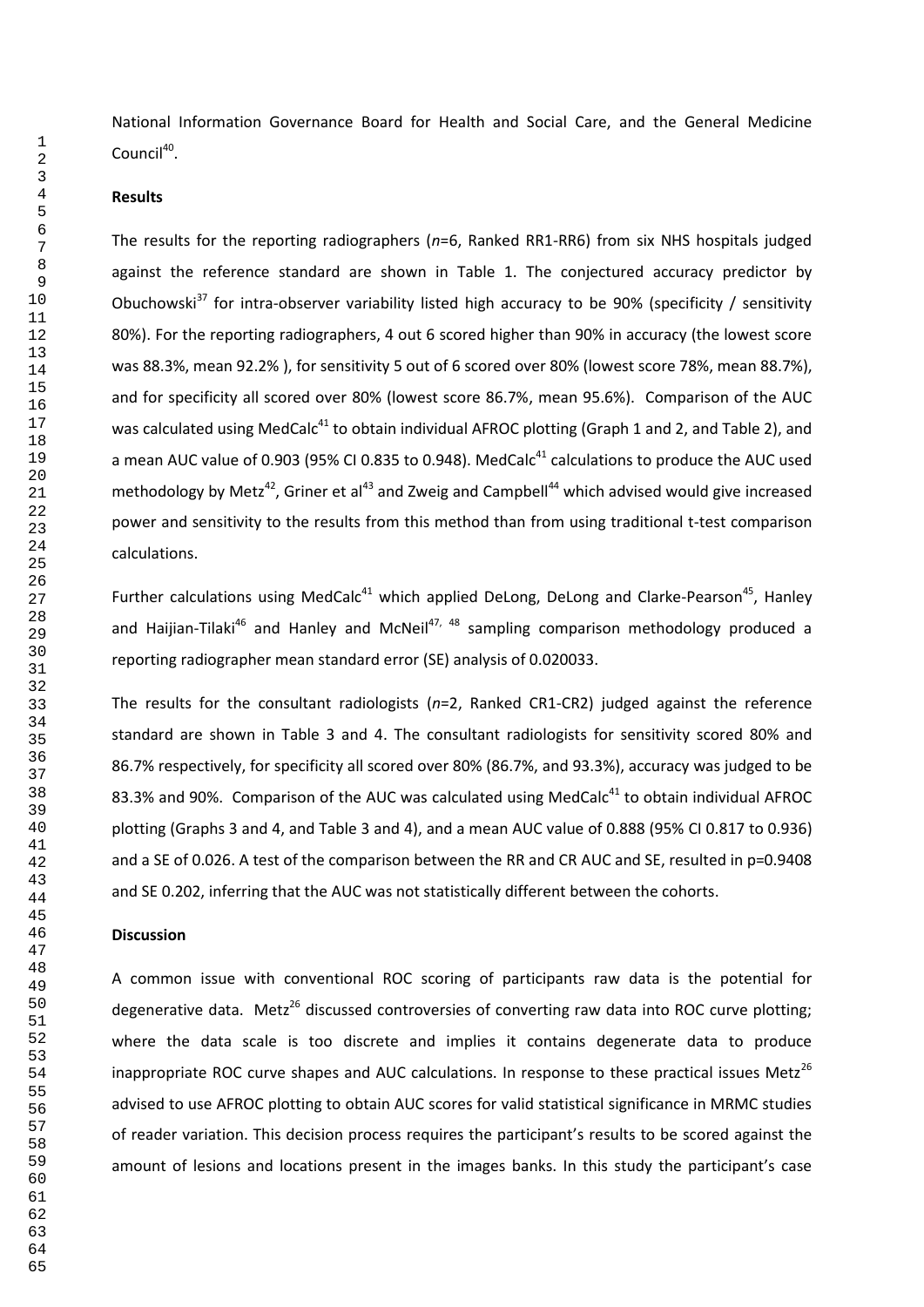bank of 30 CT head examples contained a possible 115 scores of LL or NL with associated location and confidence scores to give an accurate description of the participant's diagnostic threshold.

Obuchowski<sup>33</sup> and Chakraborty<sup>37</sup> recommend ROC curves and AUC as a global measure of accuracy and performance. In pathology interpretation where false negative scores could have significant complications, a high sensitivity (TP rate) and specificity (TN rate) is recommended. Obuchowski<sup>34</sup> advises the use of sensitivity at a FP score equal to or less than 0.10 (specificity >0.90). This high level of sensitivity and specificity in ROC studies has been set to a standard that reflects the seriousness of the interpretation of pathology on patient outcomes and treatments (avoidance of surgery or other diagnostic tests, hospital stay, or abandonment of clinical treatment). Fineburg et al<sup>49</sup>, Fryback and Thornbury<sup>50</sup> and Brealey<sup>19</sup> emphasize the interpretation of imaging in the chain of clinical efficacy must set high standards to reduce the risk of error and harmful patient outcomes.

Six electronic databases (Cochrane, Medline, Europe Pubmed Central, CINAHL, ScienceDirect and Google Scholar) were searched to find comparative CT head interpretation studies. The literature search located 45 papers; only one non-peer review journal paper displayed the results of a reporting radiographer's CT head interpretation study. The paper did not provide sufficient details as to the methodology, data, sample size or statistical analysis used, although the limited results displayed a high sensitivity and specificity.

The review of literature evaluating consultant radiologist's interpretation of CT head scans allowed analysis of the summary estimates to calculate a broad estimation of the combined results. The most statistically detailed study found was Erly et al<sup>52</sup> who studied 15 consultant radiologists reviewing 716 CT head scans (649 were normal). The results produced an agreement level of 95%, sensitivity 85.7%, specificity 99.7% and accuracy of 99.4%.

Further published studies found limited statistical details on diagnostic thresholds for consultant radiologist's interpretation CT head examinations. Nagaraja et al $^{53}$ , studied 6 consultant radiologists reviewing 270 paediatric CT head examinations of subtle fractures and congenital abnormalities, found 84.1% agreement and 15.9% disagreement. Le et al $^{54}$  on the findings of 10 consultant radiologists reviewing 1,736 cases of which 48 were reported as discordant, gave a concordance rate of 97.2%. A similar study by Briggs et al<sup>21</sup> produced a 66% agreement and 44% discordance rate. McCarron et al<sup>22</sup> studied 9 consultant radiologists reviewing 77 CT head examinations, obtained an agreement of 86.6%. Schriger et al<sup>55</sup> used a multiple site, multiple case methodology of 36 consultant radiologists reviewing 56 CT scans established an accuracy of 83%.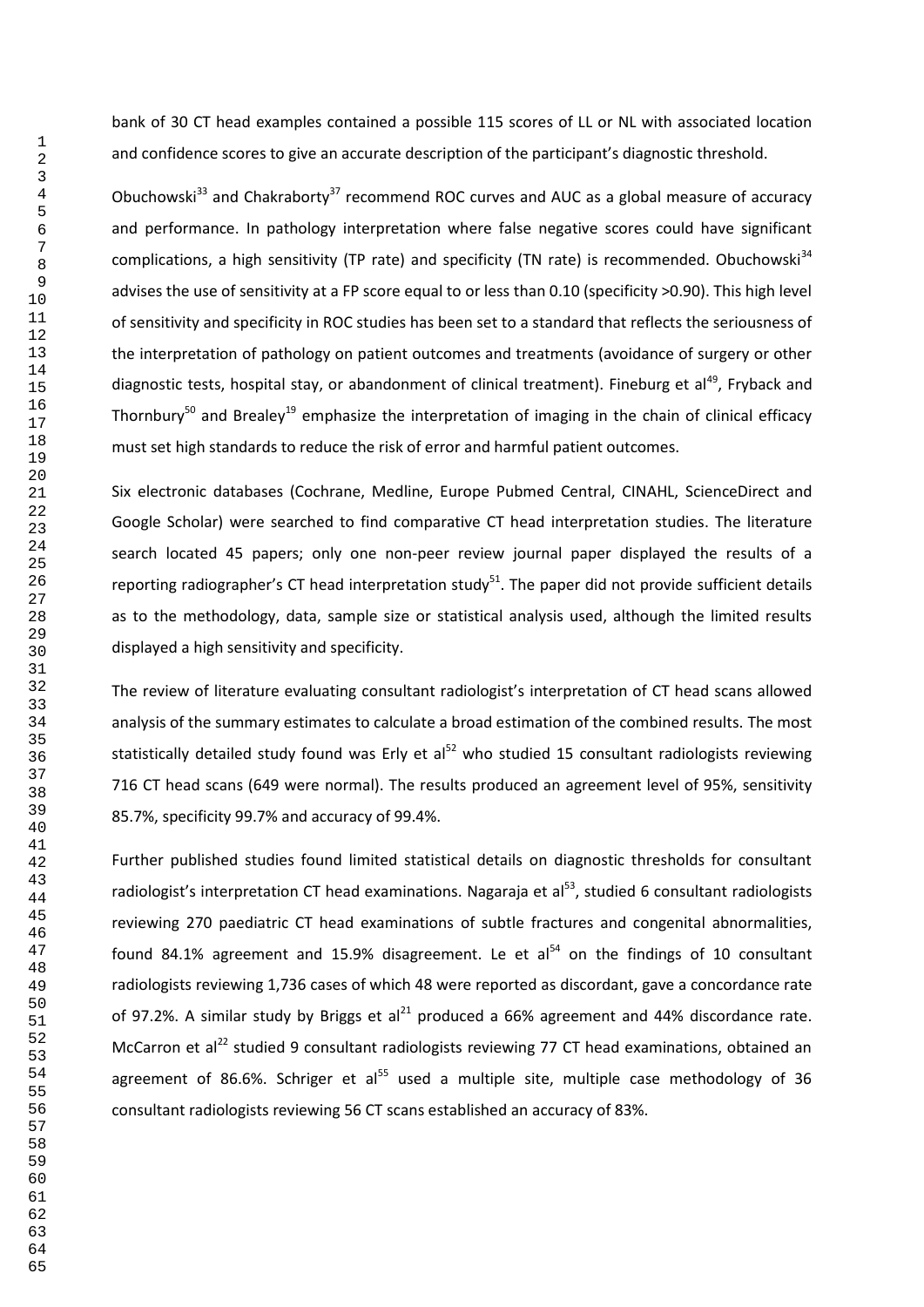When considering the accuracy of interpretation, Obuchowski<sup>34</sup> suggests high accuracy to be 90% (specificity / sensitivity 80%). The literature search and analysis provided a reasonable estimation of consultant radiologists from the published literature reviewed studies. The averaged estimated consultant radiologist reference standard was 83% accuracy, and 85.5% agreement (95% CI 73.0 to 97.0%, p<0.271) from results by Schriger et al<sup>55</sup>; Erly et al<sup>52</sup>; Le et al<sup>54</sup>, Briggs et al<sup>21</sup>; Nagaraja et al<sup>53</sup> and McCarron et al<sup>22</sup>. The literature showed that the majority of consultant radiologist study results had not supplied sufficient data to accurately calculate a pooled sensitivity or specificity for consultant radiologists. In comparison from the limited small sample of observers which is not generalizable to the greater population, our preliminary study found reporting radiographers mean accuracy to be 92.2%, and from the small sample of consultant radiologists 86.6%, which is above the mean of the published literature.

#### **Conclusion**

The overall aim of this limited scale preliminary research was to achieve an understanding of the degree of image interpretation accuracy of a small sample of CT head reporting radiographers and consultant radiologists in a clinical environment. Particularly, the relationship between the calibre of results (intra observer analysis) and in comparison (inter observer analysis) to each other and the published consultant radiologists diagnostic threshold.

The study findings suggested that a small sample of reporting radiographers displayed a high level of accuracy in the interpretation of CT head examinations, which was equivalent to a small sample of consultant radiologists, and were consistent with the published findings of other studies in this field. It is recommended further funded research needs to be undertaken to establish the degree of accuracy of a larger sample of participants. Further research would also encourage debate on role extension of radiographers reporting, and foster discussion on improving and modernising the workforce roles for future service delivery within this modality.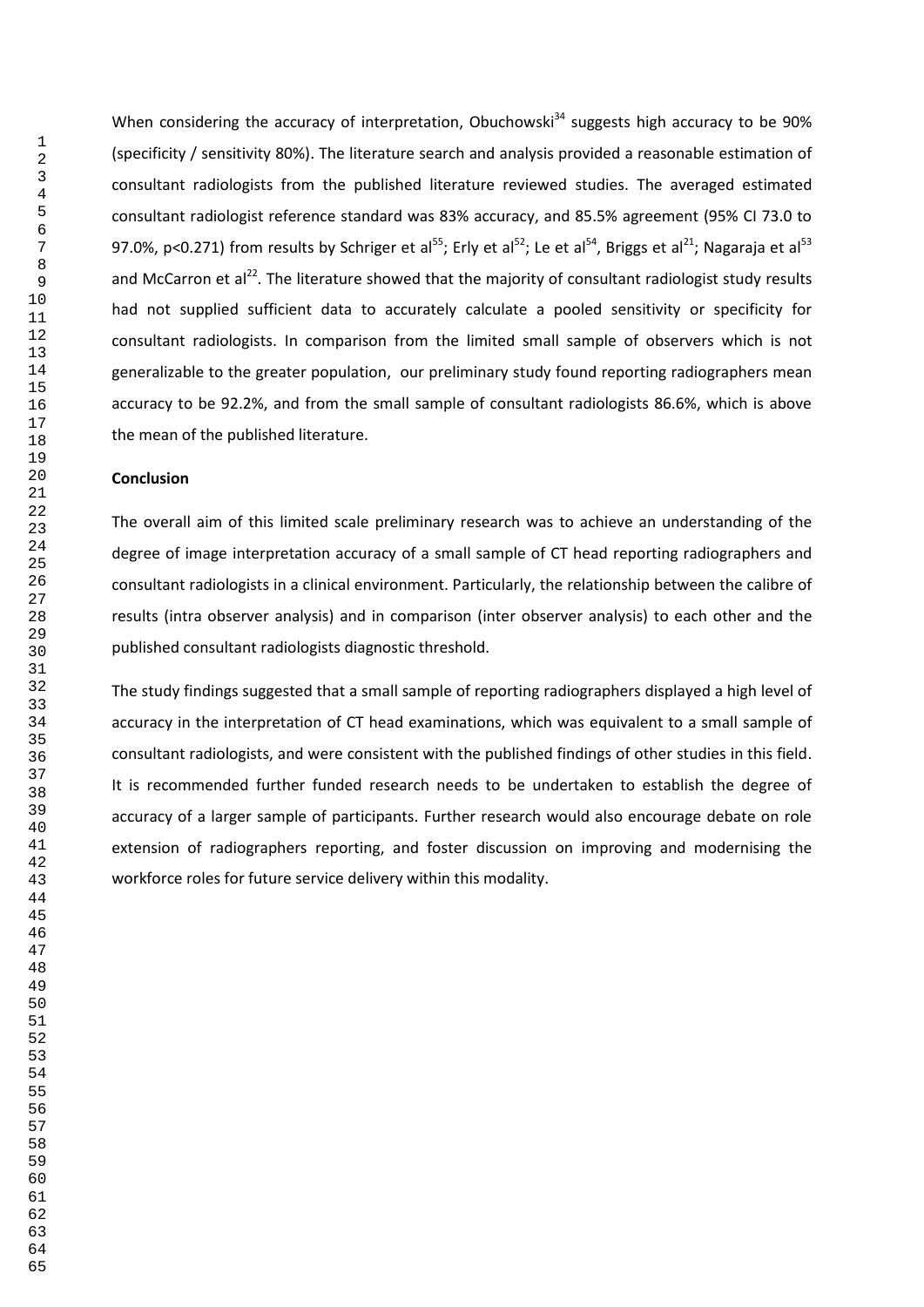# **References**

1. United Kingdom Acquired Brain Injury Forum. Life after Brain Injury: A Way Forward- Evidence Base; 2012. Available at[: http://www.ukabif.org.uk/uploads/UKABIF/Life\\_After\\_Brain\\_Injury.pdf](http://www.ukabif.org.uk/uploads/UKABIF/Life_After_Brain_Injury.pdf) 

2. Department of Health. The NHS Plan: A plan for investment, A plan for reform. London: HMSO; 2000.

3. Department of Health. Radiography skills mix: a report on the four-tier service delivery model. London. London: HMSO; 2003.

4. Department of Health. Equity and excellence: Liberating the NHS. London: HMSO; 2010.

5. Department of Health. Improving outcomes: A Strategy for Cancer. London: HMSO; 2011.

6. Department of Health. Referral to treatment: consultant-led waiting times. London: HMSO; 2014.

7. Department of Health. The Year: NHS Chief Executive's Annual Report for 2008-09. London: HMSO; 2009.

8. The King's Fund. How is the health and social care system performing?. London, The King's Fund; 2013.

9. National Diagnostics Imaging Board. Delivering the 18 week patient pathway. London: Radiology reporting times guidance; 2008.

10. National Institute for Health and Care Excellence. Stoke: Diagnosis and initial management of acute stroke and transient ischaemic attack (TIA). CG68. London: National Institute for Health and Care Excellence; 2008.

11. National Institute for Health and Care Excellence. Head injury: Triage, assessment, investigation and early management of head injury in children, young people and adults. CG176. London: National Institute for Health and Care Excellence; 2014.

12. The Royal College of Radiologists. Clinical Radiology UK Workforce Report 2011. London: The Royal College of Radiologists; 2012.

13. The Royal College of Radiologists and the Society and College of Radiographers. Team working in clinical imaging. London: The Royal College of Radiologists and the Society and College of Radiographers; 2012.

14. Department of Health. Radiography skills mix: a report on the four-tier service delivery model. London. London: HMSO; 2003.

15. The Society of Radiographers. Preliminary Clinical Evaluation and Clinical Reporting by Radiographers: Policy and Practice Guidance, London, The College of Radiographers; 2013.

16. The Society and College of Radiographers. Scope of radiographic practice survey 2012, London, The Society and College of Radiographers; 2012.

17. The Society and College of Radiographers. Diagnostic Radiography UK Workforce Report 2014, London, The Society and College of Radiographers; 2014.

18. Chang PJ. Bayesian Analysis Revisited: A Radiologists Guide. American Journal of Roentgenology 1998, 152: 721-727.

19. Brealey S. Measuring the effects of image interpretation: an evaluative framework. Clinical Radiology 2001, 56(5): 341-347.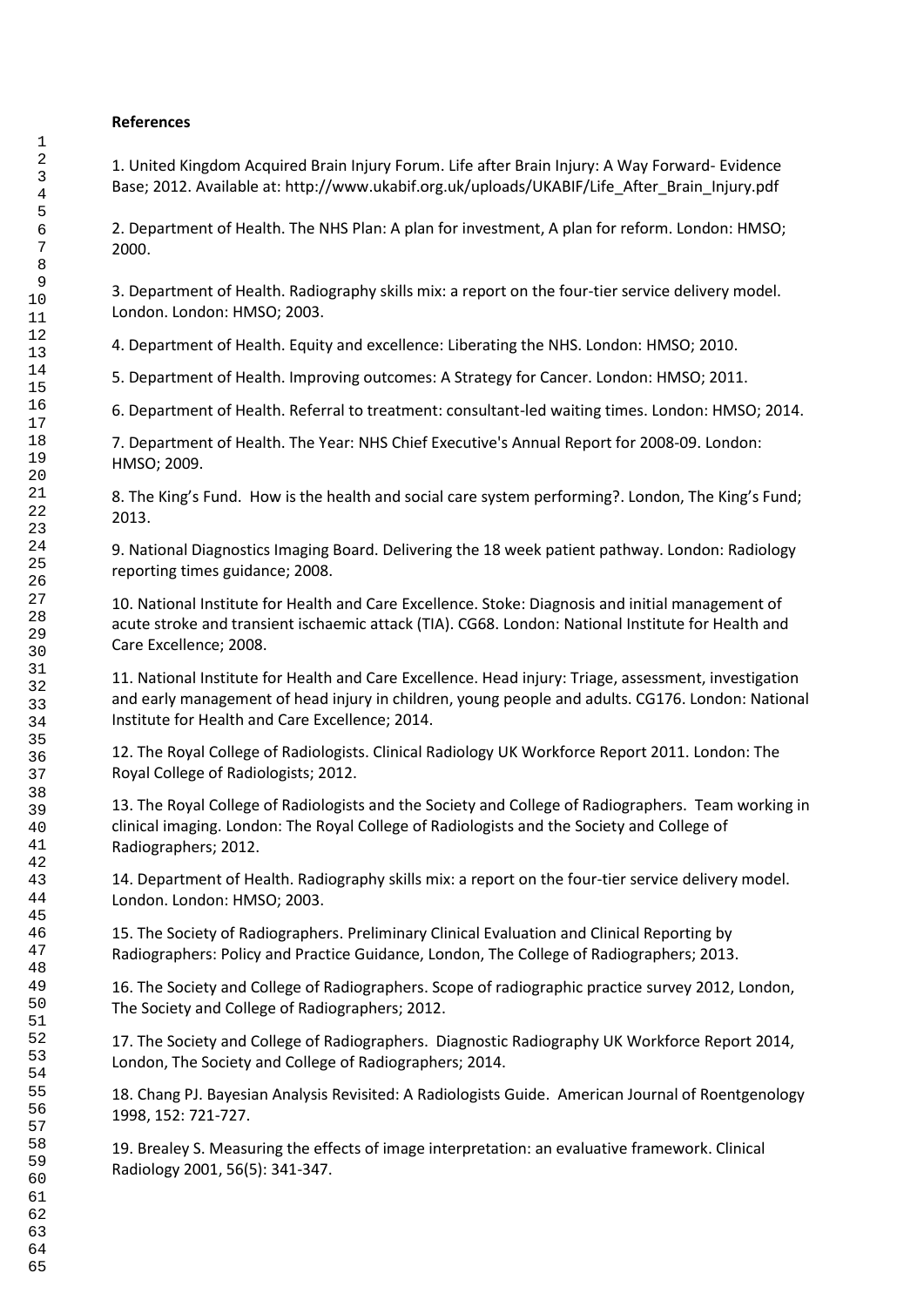20. Robinson PJ, Wilson D, Coral A, Murphy A, Verow P. Variation between experienced observers in the interpretation of accident and emergency radiographs. The British Journal of Radiology 1999, 72(856): 323-330.

21. Briggs GM, Flynn PA, Worthington M, Rennie I, McKinstry CS. The role of specialist neuroradiology second opinion reporting: is there added value?. Clinical Radiology 2008, 63: 791- 795.

22. McCarron MO, Sands C, McCarron P. Neuroimaging reports in a general hospital: Results from a quality-improvement program. Clinical Neurology and Neurosurgery 2010, 112(1),: 54-58.

23. Erly WK, Berger WG, Krupinski E, Seegar JF, Guisto JA. Radiology resident evaluation of head CT scan orders in the emergency department. American Journal of Neuroradiology 2002, 23: 103–107.

24. Strub WM, Vagal AA, Tomsick T, Moulton JS. Overnight resident preliminary interpretations on CT examinations: should the process continue?. Emergency Radiology 2006, 13(1): 19-23.

25. Gallagher FA, Tay KY, Vowler SL, Szutowicz H, Cross JJ, McAuley DJ, Antoun NM. Comparing the accuracy of initial head CT reporting by radiologists, radiology trainees, neuroradiographers and emergency doctors. British Journal of Radiology 2011, 84(1007): 1040-1045.

26. Metz CE. Practical Aspects of CAD Research: Assessment Methodologies for CAD', Proceedings of the 45<sup>th</sup> Annual Meeting of American Association of Physicists in Medicine, San Diego, America; 2003.

27. Brealey S, Scally AJ. Methodological approaches to evaluating the practice of radiographers' interpretation of images, A Review. Radiography 2008, 14 (1): 46-54.

28. Thompson JD, Manning DJ, Hogg P. The value of observer performance studies in dose optimization: A focus on free response receiver operating characteristic methods. The Journal of Nuclear Medicine Technology 2013, 41: 57-64.

29. Piper K, Ryan C, Paterson A. The Implementation of a Radiographic Reporting Service, for trauma examinations of the skeletal system, in 4 National Health Service Trusts. Project Report SPGS 438. South Thames Regional Office (NHSE); 1999.

30. IMAGE Smith, Inc. (VeriLUM (Version 5.2.1); 2008. Available at: <http://verilum.software.informer.com/>

31. The Royal College of Radiologists. Picture archiving and communication systems (PACS) and guidelines on diagnostic display devices, second edition. London, The Royal College of Radiologists; 2012.

32. IMAGE Information Systems. iQ-View (Version 2.8.0); 2013. Available at: http://www.kpacs.net/10555.html

33. Obuchowski NA. How many observers are needed in clinical studies of medical imaging?. American Journal of Roentgenology 2004, 182 (4): 867-869.

34. Obuchowski NA. Sample size tables for receiver operating characteristic studies. American Journal of Roentgenology 2000, 175(3): 603-608.

35. Piper K, Buscall K, Thomas, N. MRI reporting by radiographers: Findings of an accredited postgraduate programme. Radiography 2010; 16: 136-142.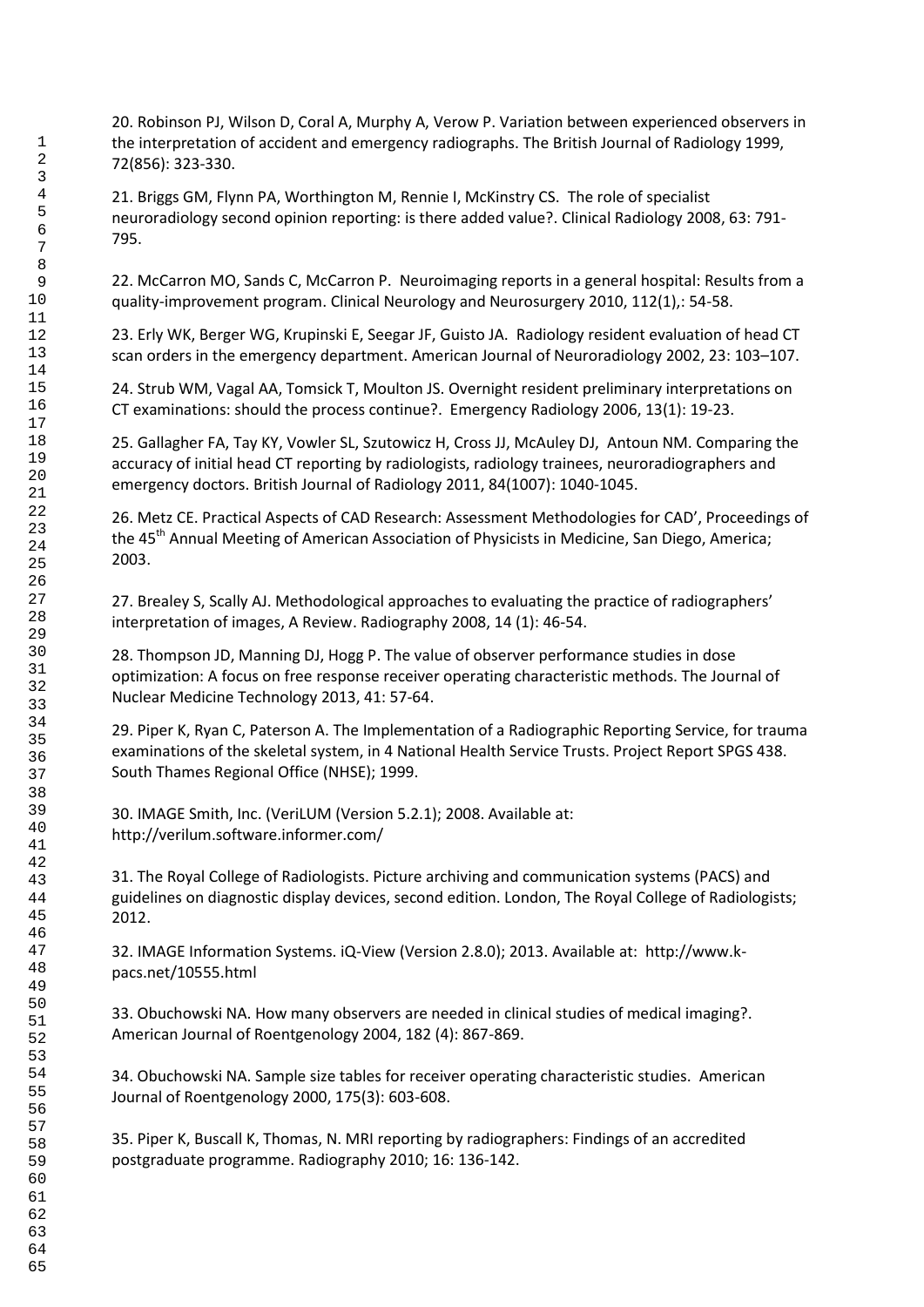36. Thompson JD, Manning DJ, Hogg P. Analysing data from observer studies in medical imaging research: An introductory guide to free-response techniques. Radiography 2014, 20 (4): 295-299.

37. Chakraborty DP. Statistical power in observer-performance studies: comparison of the receiver operating characteristic and free-response methods in tasks involving localization. Academic Radiology 2002, 9(2): 147-156.

38. Data Protection Act. Chapter 29. London: HMSO; 1998.

39. Cosson P, Willis N. Digital teaching library (DTL) development for radiography education. Radiography 2011, 18(2): 112-116.

40. General Medical Council. Supplementary Guidance: making and using visual and audio recordings of patients. London. GMC; 2013.

41. MedCalc Statistical Software version 14.8.1 (MedCalc Software bvba, Ostend, Belgium); 2014. Available at: http://www.medcalc.org/

42. Metz CE. Basic principles of ROC analysis. Seminars in Nuclear Medicine 1978, 8: 283-298.

43. Griner PF, Mayewski RJ, Mushlin AI, Greenland P. Selection and interpretation of diagnostic tests and procedures. Annals of Internal Medicine 1981, 94: 555-600.

44. Zweig MH, Campbell G. Receiver-operating characteristic (ROC) plots: a fundamental evaluation tool in clinical medicine. Clinical Chemistry 1993, 39: 561-577.

45. DeLong ER, DeLong DM, Clarke-Pearson DL. Comparing the areas under two or more correlated receiver operating characteristic curves: a nonparametric approach. Biometrics 1988, 44: 837-845.

46. Hanley JA, Hajian-Tilaki KO. Sampling variability of nonparametric estimates of the areas under receiver operating characteristic curves: an update. Academic Radiology 1997, 4: 49-58.

47. Hanley JA, McNeil BJ. The meaning and use of the area under a receiver operating characteristic (ROC) curve. Radiology 1982, 143: 29-36.

48. Hanley JA, McNeil BJ. A method of comparing the areas under receiver operating characteristic curves derived from the same cases. Radiology 1983, 148(3): 839-843.

49.Fineburg H, Bauman R, Sosman M. Computerized cranial tomography: Effect on Diagnostic and Therapeutic Plans. Journal of the American Medical Association 1977, 238(3): 224-227.

50. Fryback DG, Thornbury JR. The efficiency of diagnostic imaging. Medical Decision Making 1991, 11: 88-94.

51. Craven CM. Radiographer reporting: CT head scans. Synergy 2003, November: 15-19.

52. Erly WK, Ashdown BC, Lucio RW, Seegar JF, Alcala JN. Elevation of Emergency CT scans of the head: is the a community standard?. American Journal of Radiology 2003, 180, June: 1727-1730.

53. Nagaraja S, Ullah Q, Lee KJ, Bickle I, Hon LQ, Griffiths PD, Raghavan A, Flynn P, Connolly DJA. Discrepancy in reporting among specialist registrars and the role of a paediatric neuroradiologist in reporting paediatric CT head examinations. Clinical Radiology 2009, 64(9): 891-896.

54. Le AH, Licurse A, Catanzano TM. Interpretation of head CT scans in the emergency department by fellows versus general staff non-neuroradiologists: a closer look at the effectiveness of a quality control program. Emergency Radiology 2007, 14(5): 311-316.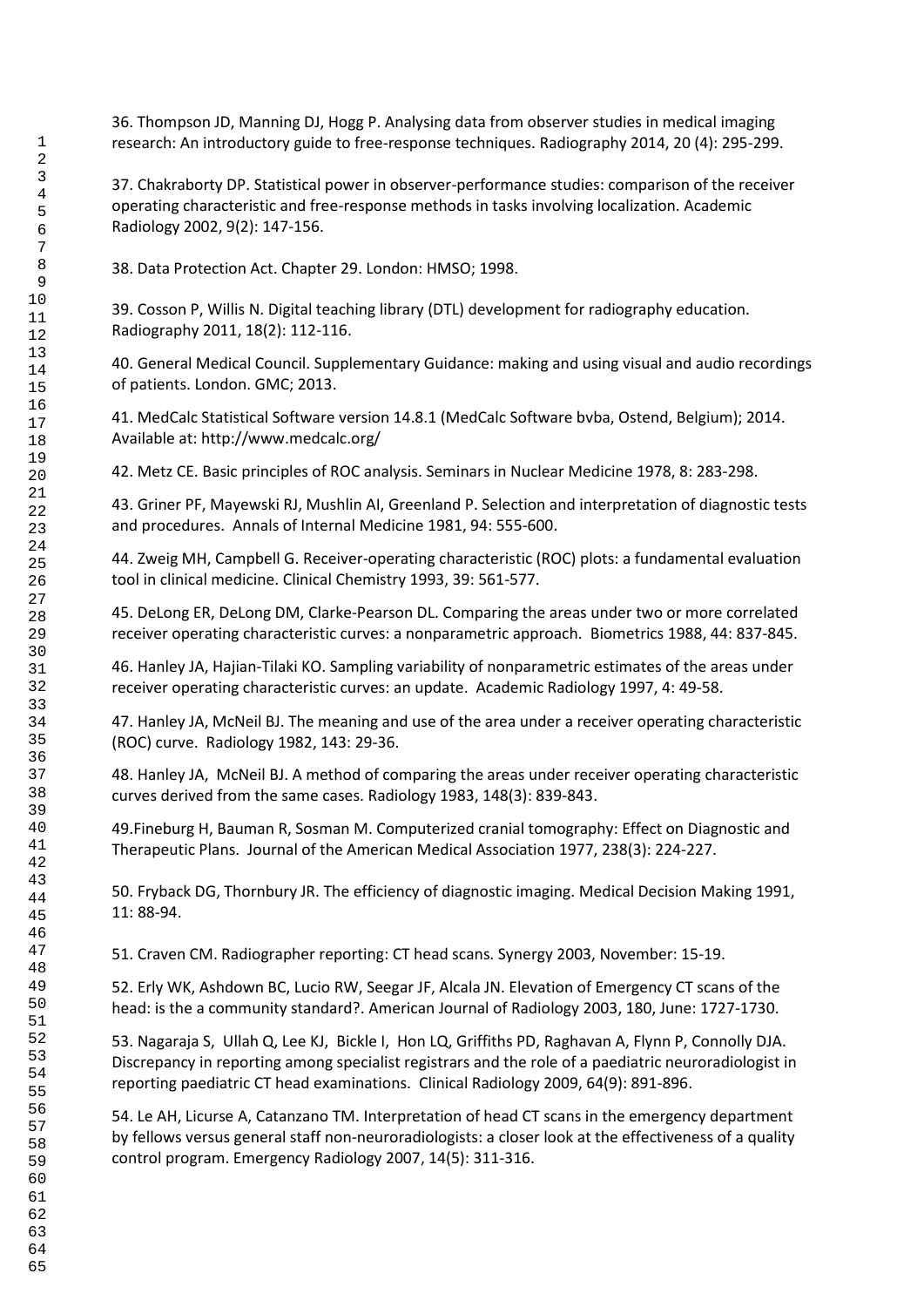55. Schriger DL, Kalafut M, Starkman S, Krueger M, Saver JL. Cranial computed tomography interpretation in acute stroke. The Journal of the American Medical Association 1998, 279(16): 1293- 1297.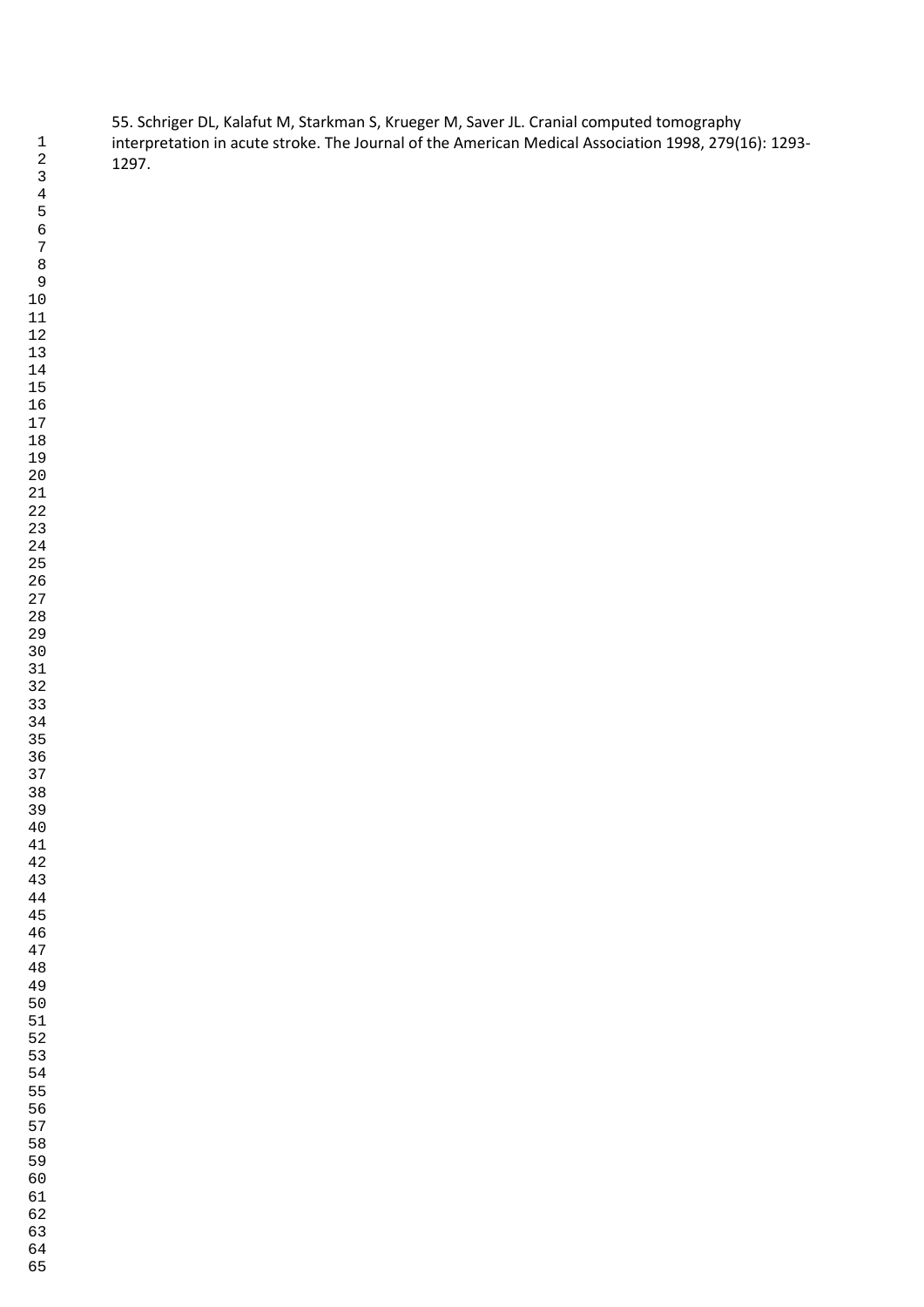## **Acknowledgements**

The authors would like to thank all the radiographers and radiologists who took part in interpreting the image banks in this study, and for their time and dedication to the study.

# **Funding**

There are no financial conflicts of interest.

# **Conflict of interest statement**

The author *a* is a programme leader and author *b* programme director for the postgraduate CT head reporting course at CCCU.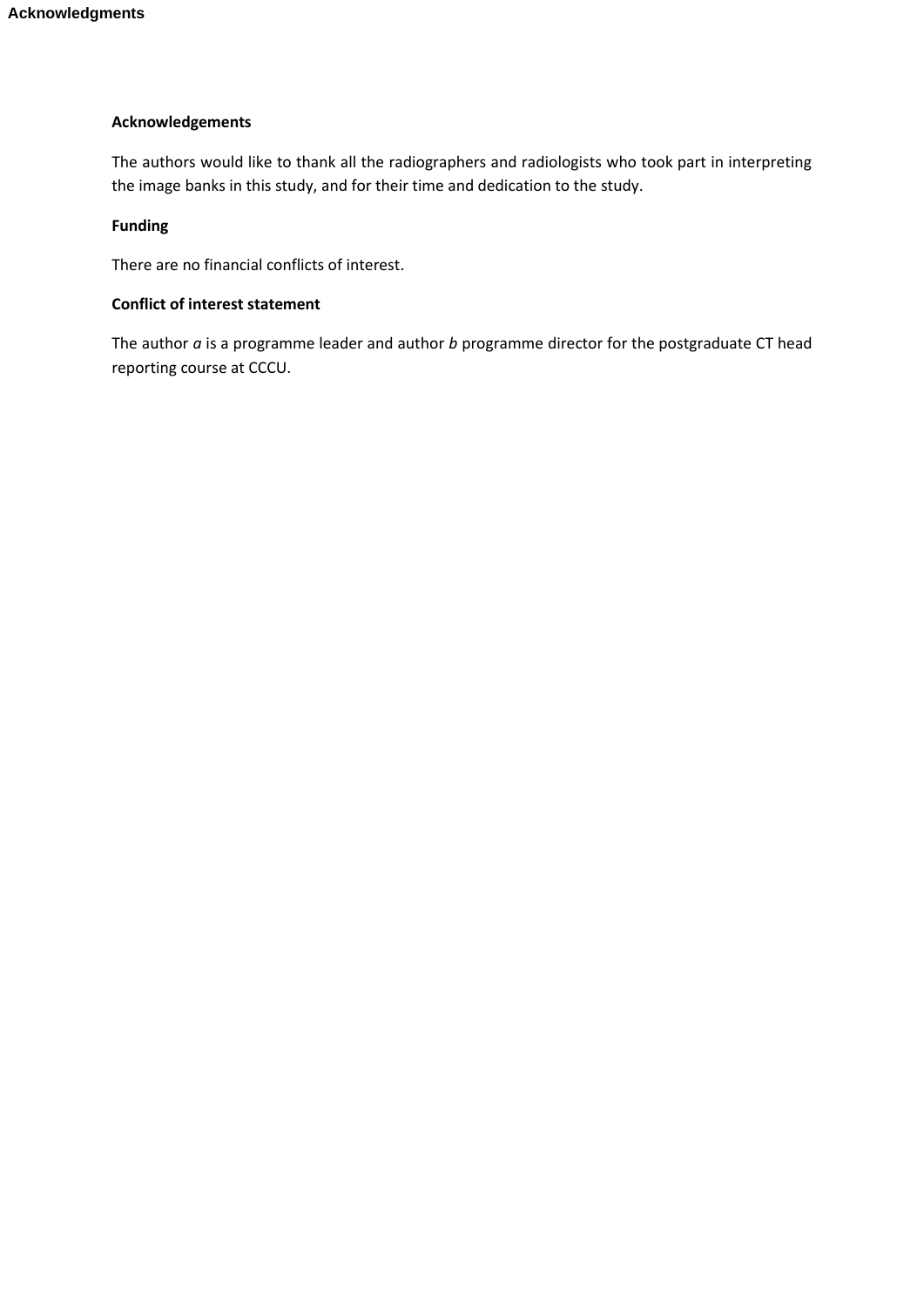| . .<br>. .<br>۰.<br>۰.<br>×<br>×<br>× |
|---------------------------------------|
|---------------------------------------|

| Participant     | Sensitivity | Specificity | Accuracy | <b>FP</b>      | <b>FN</b> | <b>TP</b> | ΤN   |
|-----------------|-------------|-------------|----------|----------------|-----------|-----------|------|
| RR1             | 96.6        | 91.8        | 94.1     | 1.25           | 1.25      | 14.25     | 14   |
| RR <sub>2</sub> | 88.1        | 98.4        | 93.3     | 0.25           | 1.75      | 13        | 15   |
| RR <sub>3</sub> | 78          | 98.4        | 88.3     | 0.25           | 3.25      | 11.5      | 15   |
| RR4             | 91.7        | 86.7        | 89.2     | $\overline{2}$ | 1.25      | 13.75     | 13   |
| RR5             | 90          | 100         | 95       | 0              | 1.5       | 13.5      | 15   |
| RR <sub>6</sub> | 88.1        | 98.4        | 93.3     | 0.25           | 1.75      | 13        | 15   |
| Mean            | 88.75       | 95.61       | 92.2     | 0.66           | 1.79      | 13.66     | 14.5 |

Table 1 Reporting radiographers results compared to the study reference standard

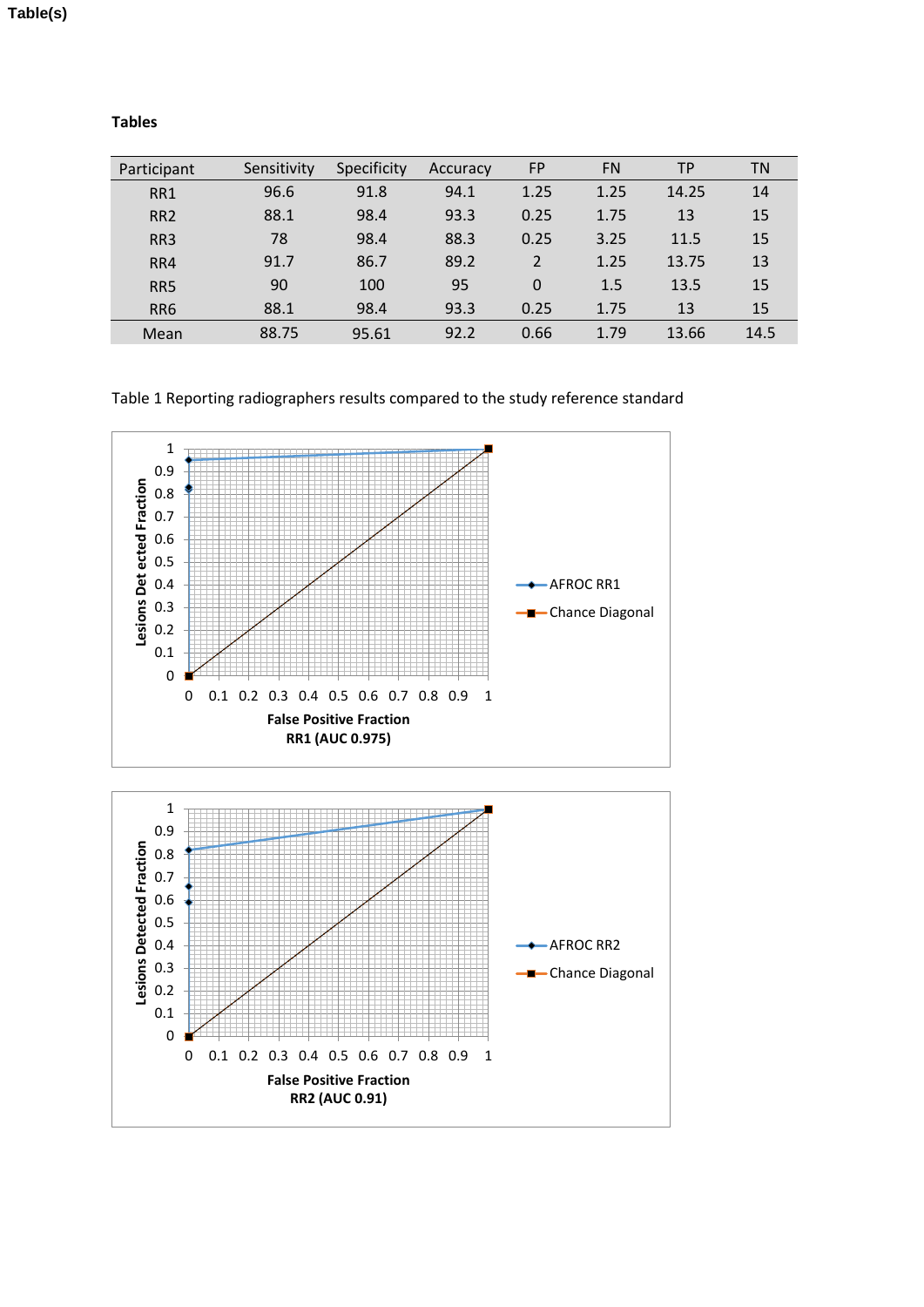



**RR4 (AUC 0.913)**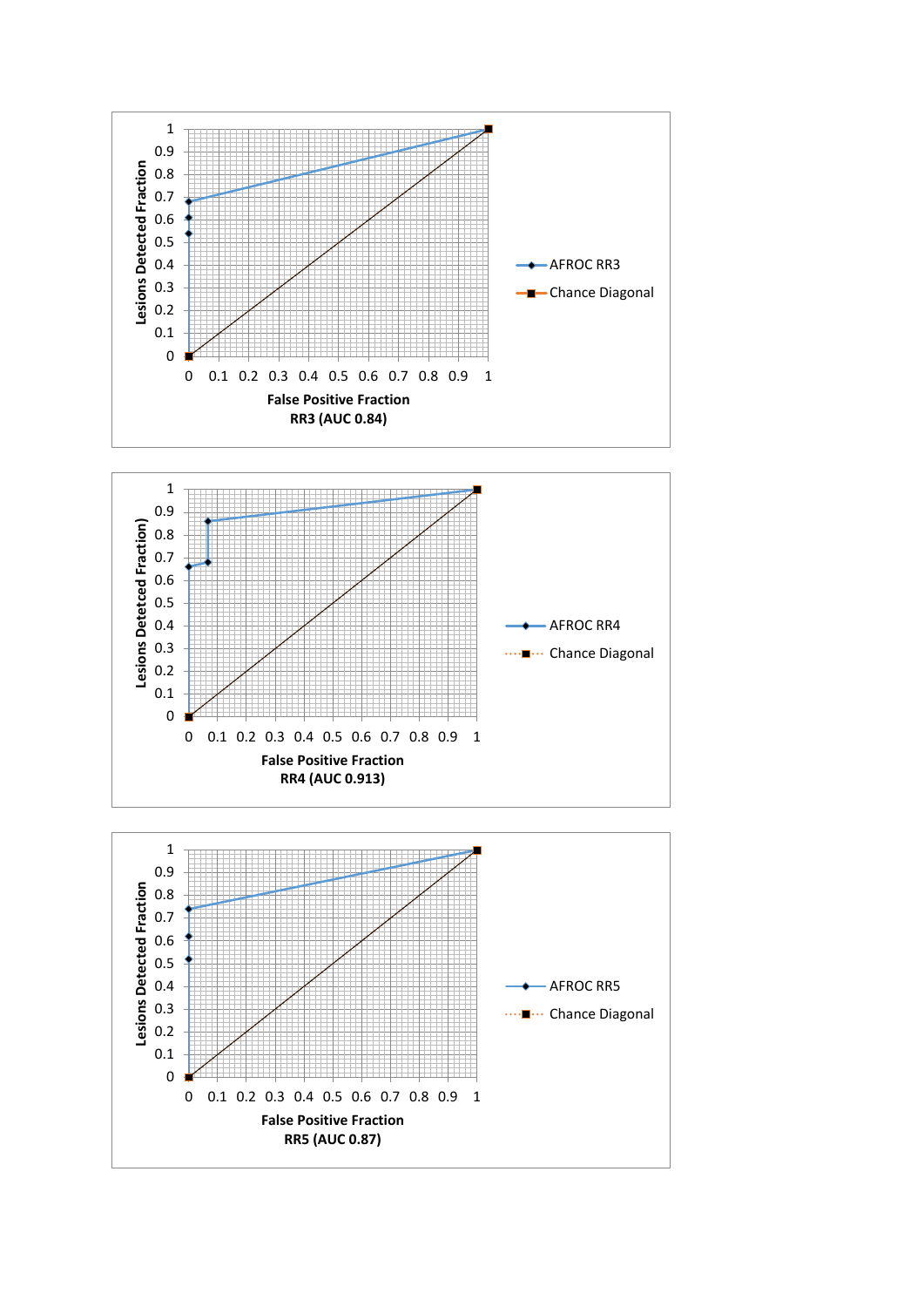

Graph 1 Reporting radiographer AFROC and AUC results.

|                 | <b>AUROC</b> | <b>SE</b> | 95% CI         |
|-----------------|--------------|-----------|----------------|
| RR1             | 0.975        | 0.0110    | 0.927 to 0.995 |
| RR <sub>2</sub> | 0.910        | 0.0193    | 0.842 to 0.955 |
| RR <sub>3</sub> | 0.840        | 0.0234    | 0.760 to 0.902 |
| RR4             | 0.913        | 0.0252    | 0.845 to 0.902 |
| RR <sub>5</sub> | 0.870        | 0.0220    | 0.795 to 0.925 |
| RR <sub>6</sub> | 0.910        | 0.0193    | 0.842 to 0.955 |
| Mean            | 0.975        | 0.0365    | 0.835 to 0.939 |

Table 2 Reporting radiographer AFROC results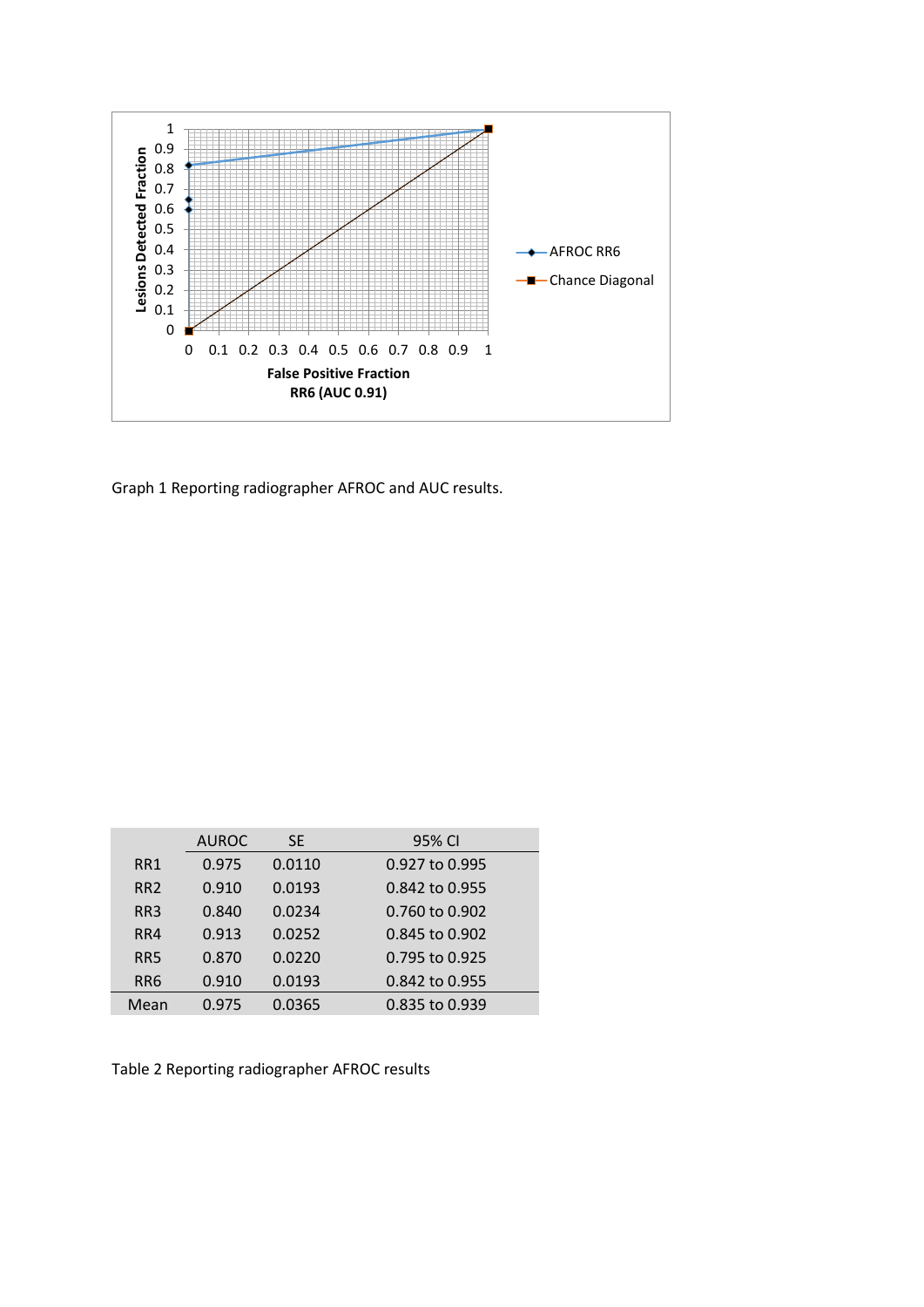

Graph 2 Comparison of reporting radiographer AFROC results.

| Participant     | Sensitivity | Specificity | Accuracy | FP  | FN  | тD   | ΤN   |
|-----------------|-------------|-------------|----------|-----|-----|------|------|
| CR <sub>1</sub> | 80          | 86.7        | 83.3     |     |     |      |      |
| CR2             | 86.7        | 93.3        | 90       |     |     | 12   | 14   |
| Mean            | 83.35       | 90          | 86.65    | 1.5 | 2.5 | 12.5 | 13.5 |

Table 3 Consultant radiologist results compared to the study reference standard

|                 | AUROC. | SF     | 95% CI         |
|-----------------|--------|--------|----------------|
| CR <sub>1</sub> | 0.831  | 0.0338 | 0.749 to 0.864 |
| CR <sub>2</sub> | 0.945  | 0.0182 | 0.886 to 0.979 |
| Mean            | 0.888  | 0.026  | 0.817 to 0.921 |

Table 4 Consultant radiologist AFROC results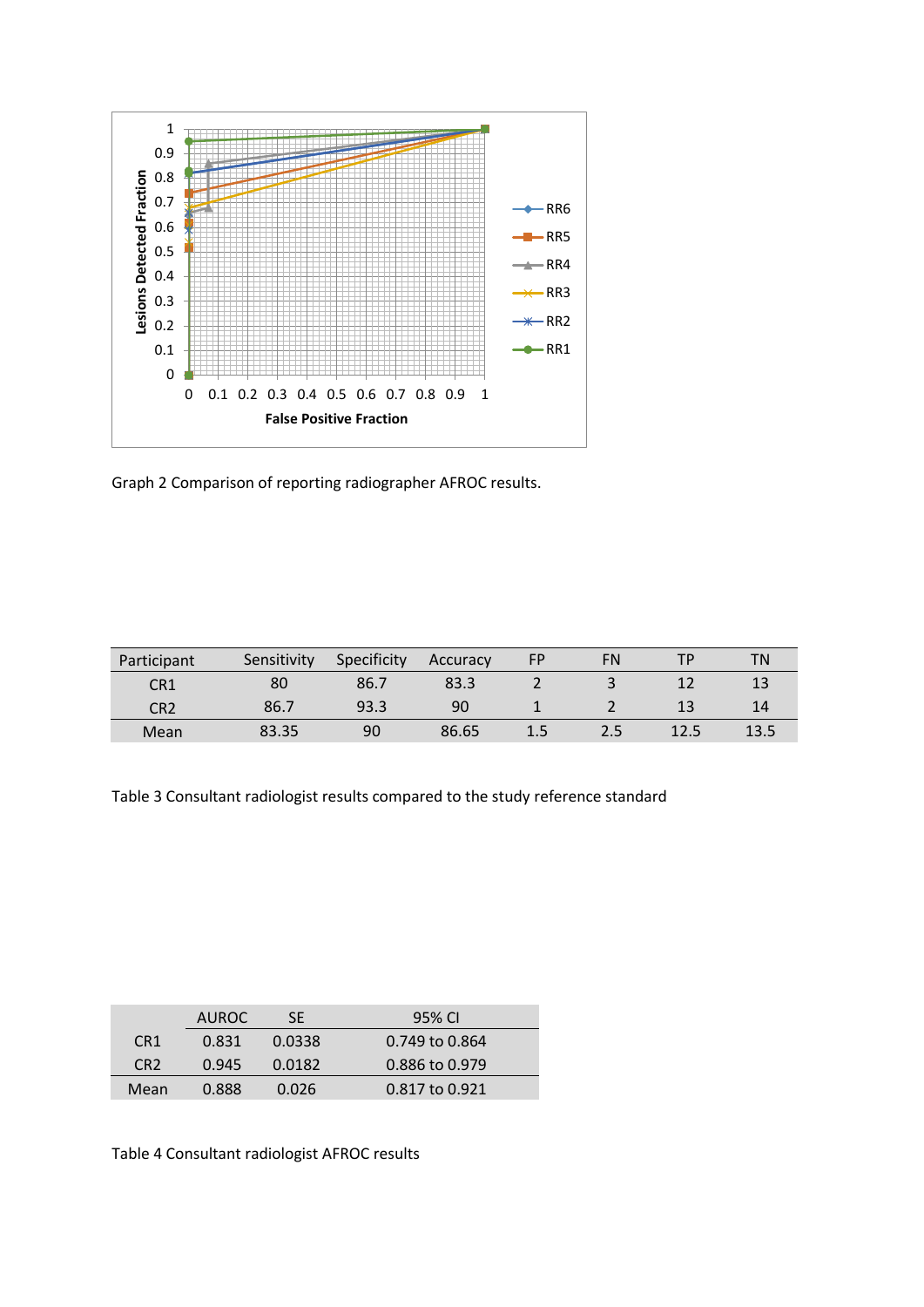

Graph 3 Consultant radiologist AFROC results.